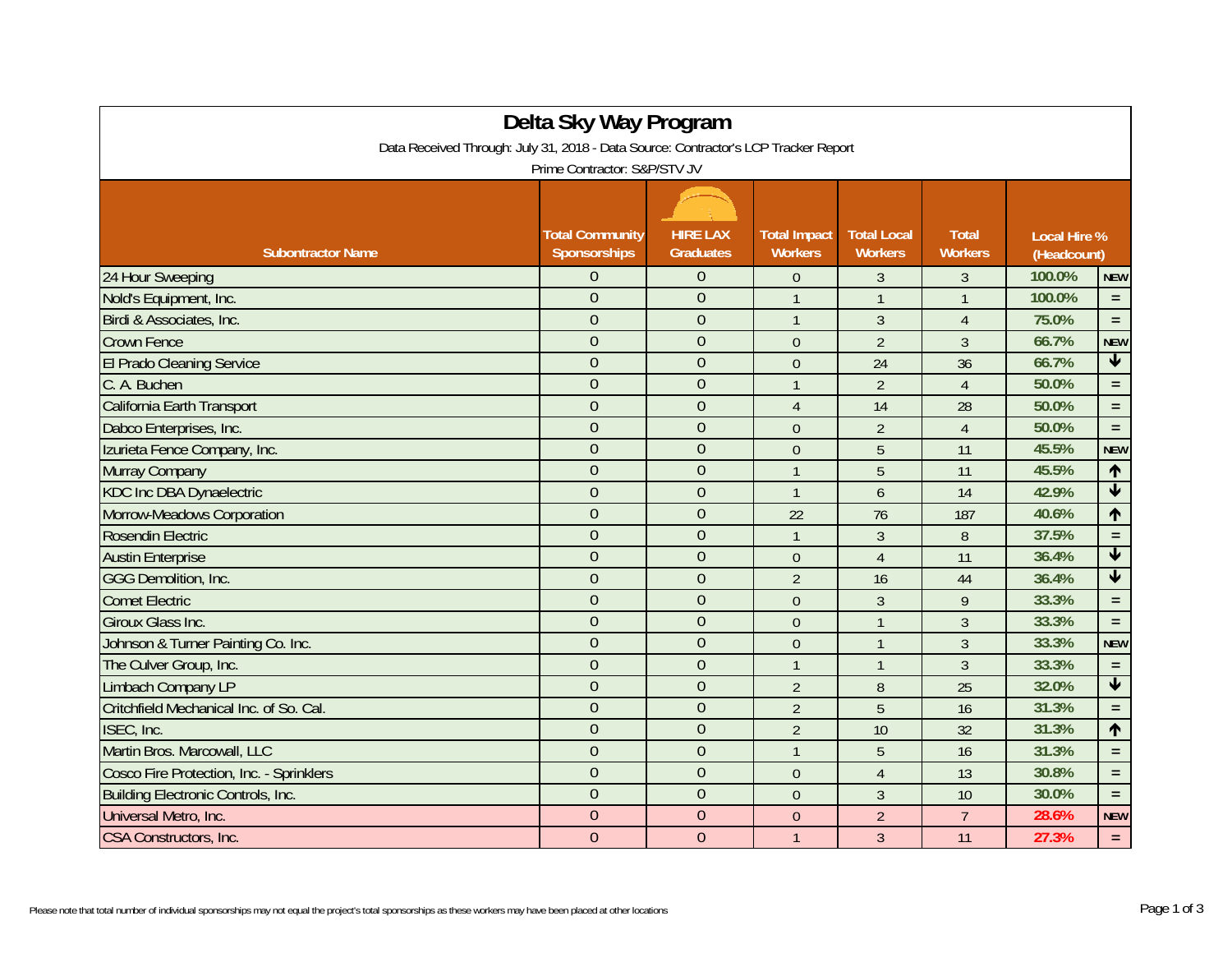| Delta Sky Way Program                                                               |                                               |                                     |                                       |                                      |                                |                                    |                         |  |
|-------------------------------------------------------------------------------------|-----------------------------------------------|-------------------------------------|---------------------------------------|--------------------------------------|--------------------------------|------------------------------------|-------------------------|--|
| Data Received Through: July 31, 2018 - Data Source: Contractor's LCP Tracker Report |                                               |                                     |                                       |                                      |                                |                                    |                         |  |
| Prime Contractor: S&P/STV JV                                                        |                                               |                                     |                                       |                                      |                                |                                    |                         |  |
|                                                                                     |                                               |                                     |                                       |                                      |                                |                                    |                         |  |
| <b>Subontractor Name</b>                                                            | <b>Total Community</b><br><b>Sponsorships</b> | <b>HIRE LAX</b><br><b>Graduates</b> | <b>Total Impact</b><br><b>Workers</b> | <b>Total Local</b><br><b>Workers</b> | <b>Total</b><br><b>Workers</b> | <b>Local Hire %</b><br>(Headcount) |                         |  |
| Matrix Environmental, INC.                                                          | $\Omega$                                      | $\theta$                            |                                       | 12                                   | 45                             | 26.7%                              | $=$                     |  |
| <b>GRIFFITH COMPANY</b>                                                             | $\Omega$                                      | $\overline{0}$                      | $\overline{4}$                        | 19                                   | 73                             | 26.0%                              | $\uparrow$              |  |
| Borbon Inc.                                                                         | $\overline{0}$                                | $\overline{0}$                      | $\overline{1}$                        | $\overline{1}$                       | $\overline{4}$                 | 25.0%                              | $\blacklozenge$         |  |
| Infinity Drywall Contracting Inc.                                                   | $\overline{0}$                                | $\overline{0}$                      | $\overline{2}$                        | $\overline{9}$                       | 36                             | 25.0%                              | $\uparrow$              |  |
| Pro Steel Erectors, Inc.                                                            | $\overline{0}$                                | $\overline{0}$                      | $\theta$                              | $\overline{2}$                       | 8                              | 25.0%                              | $\equiv$                |  |
| R.J.&J. CONSTRUCTION, INC.                                                          | $\Omega$                                      | $\overline{0}$                      | $\overline{3}$                        | 6                                    | 24                             | 25.0%                              | $\equiv$                |  |
| Traffic Management, Inc                                                             | $\overline{0}$                                | $\overline{0}$                      | $\mathbf{0}$                          | $\overline{3}$                       | 12                             | 25.0%                              | $\equiv$                |  |
| Zolnay Insulation, Inc.                                                             | $\overline{0}$                                | $\overline{0}$                      | $\theta$                              | $\overline{1}$                       | $\overline{4}$                 | 25.0%                              | $\blacklozenge$         |  |
| Performance Contracting, Inc.                                                       | $\overline{0}$                                | $\overline{0}$                      | $\overline{1}$                        | 11                                   | 47                             | 23.4%                              | $\uparrow$              |  |
| Norcal Pipeline Services, Inc.                                                      | $\Omega$                                      | $\overline{0}$                      | $\Omega$                              | 5                                    | 24                             | 20.8%                              | ↑                       |  |
| Western Industrial Contractors, Inc.                                                | $\theta$                                      | $\overline{0}$                      | $\overline{2}$                        | 6                                    | 30                             | 20.0%                              | $\uparrow$              |  |
| Northstar Contracting Group, Inc.                                                   | $\overline{0}$                                | $\overline{0}$                      | $\mathbf{0}$                          | $\overline{2}$                       | 11                             | 18.2%                              | $\equiv$                |  |
| <b>ACCO Engineered Systems</b>                                                      | $\overline{0}$                                | $\overline{0}$                      | $\mathbf{0}$                          | $\overline{3}$                       | 17                             | 17.6%                              | $\overline{\textbf{v}}$ |  |
| United Riggers & Erectors, Inc.                                                     | $\overline{0}$                                | $\overline{0}$                      | $\boldsymbol{0}$                      | $\overline{1}$                       | 6                              | 16.7%                              | $\equiv$                |  |
| <b>Badger Daylighting Corp</b>                                                      | $\mathbf{0}$                                  | $\overline{0}$                      | $\mathbf{1}$                          | $\overline{4}$                       | 27                             | 14.8%                              | $\equiv$                |  |
| <b>Underground Construction Company</b>                                             | $\overline{0}$                                | $\overline{0}$                      | $\mathbf{0}$                          | $\overline{1}$                       | $\boldsymbol{8}$               | 12.5%                              | $\equiv$                |  |
| <b>AERO Bridgeworks</b>                                                             | $\overline{0}$                                | $\overline{0}$                      | $\Omega$                              | $\theta$                             | 6                              | 0.0%                               | $\equiv$                |  |
| Air Balance Co. Inc.                                                                | $\overline{0}$                                | $\overline{0}$                      | $\overline{0}$                        | $\overline{0}$                       | $\overline{2}$                 | 0.0%                               | <b>NEW</b>              |  |
| <b>Art Cuevas Concrete</b>                                                          | $\overline{0}$                                | $\overline{0}$                      | $\theta$                              | $\theta$                             | 12                             | 0.0%                               | <b>NEW</b>              |  |
| CENTER-LINE CONCRETE CUTTING INC                                                    | $\theta$                                      | $\overline{0}$                      | $\mathbf{0}$                          | $\theta$                             | $\mathbf{1}$                   | 0.0%                               | $\equiv$                |  |
| City Service Contracting, Inc.                                                      | $\overline{0}$                                | $\overline{0}$                      | $\theta$                              | $\theta$                             | 5                              | 0.0%                               | <b>NEW</b>              |  |
| <b>Climatec</b>                                                                     | $\overline{0}$                                | $\overline{0}$                      | $\theta$                              | $\Omega$                             | $\overline{2}$                 | 0.0%                               | $\equiv$                |  |
| <b>Concrete Coring Company</b>                                                      | $\overline{0}$                                | $\overline{0}$                      | $\boldsymbol{0}$                      | $\theta$                             | $\mathbf{1}$                   | 0.0%                               | $\equiv$                |  |
| <b>CONNER CONCRETE CUTTING &amp; CORING</b>                                         | $\overline{0}$                                | $\overline{0}$                      | $\theta$                              | $\theta$                             | $\overline{4}$                 | 0.0%                               | $\equiv$                |  |
| CSI Electrical Contractors, Inc.                                                    | $\theta$                                      | $\overline{0}$                      | $\mathbf{0}$                          | $\theta$                             | $\mathbf{1}$                   | 0.0%                               | $\equiv$                |  |
| Digital Decora, Inc.                                                                | $\overline{0}$                                | $\overline{0}$                      | $\overline{0}$                        | $\theta$                             | $\overline{2}$                 | 0.0%                               | <b>NEW</b>              |  |
| Geo-Advantec, Inc.                                                                  | $\theta$                                      | $\overline{0}$                      | $\theta$                              | $\theta$                             | 1                              | 0.0%                               | <b>NEW</b>              |  |
| GONSALVES & SANTUCCI INC. DBA CONCO PUMPING INC                                     | $\overline{0}$                                | $\overline{0}$                      | $\mathbf{0}$                          | $\overline{0}$                       | $\overline{2}$                 | 0.0%                               | $\equiv$                |  |